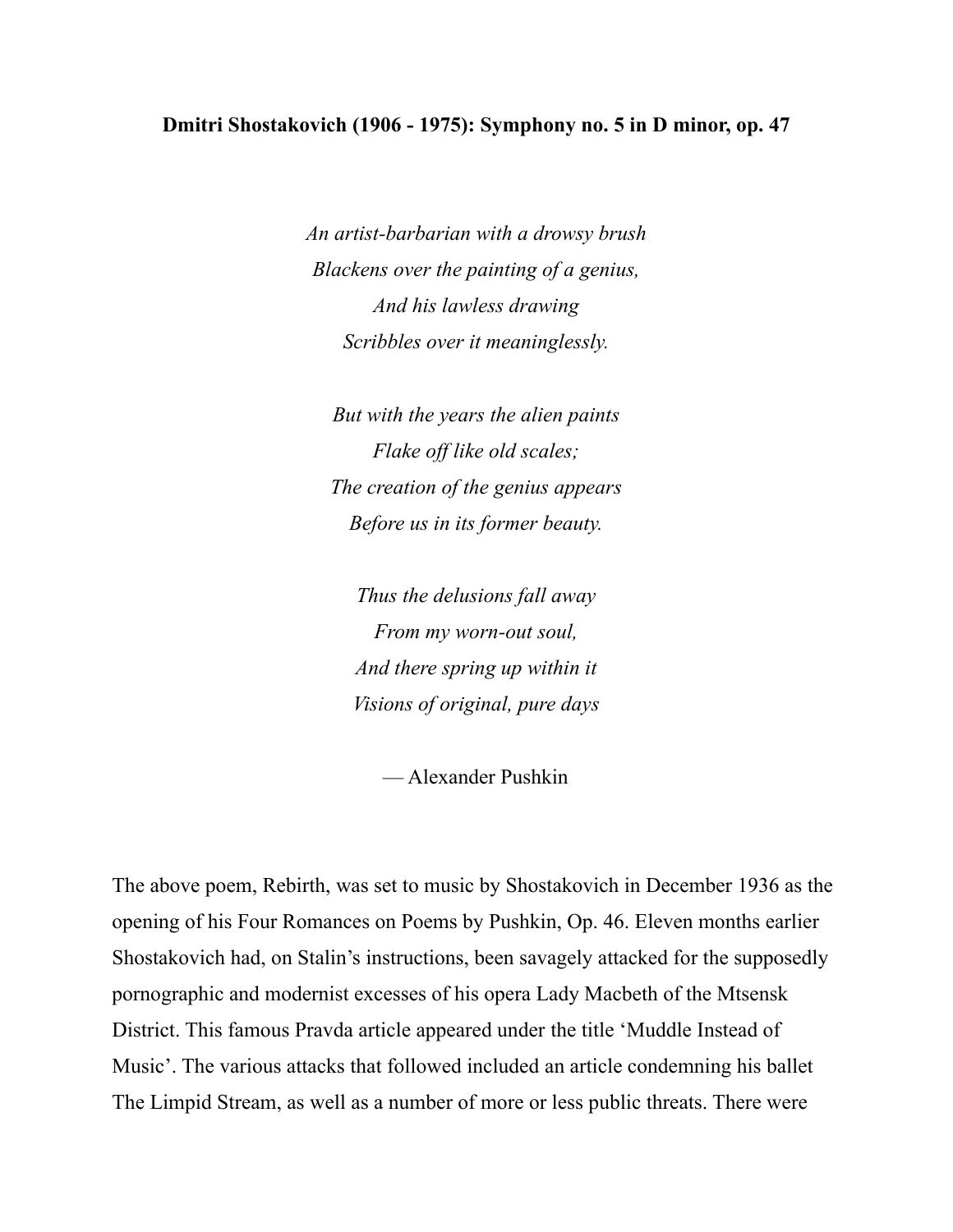also threats transmitted privately through 'friends' and colleagues. The composer was all too aware that his life was in danger. We are told that at this time and for some time afterwards Shostakovich, like others at that unhappy period, took to sleeping by the door of his flat; he did not wish the children to be awakened by his being arrested in the middle of the night.

During all of 1936 and most of 1937 he was under immense pressure. On the one hand, this was a time when, in Anna Akhmatova's words (from a poem dedicated to Shostakovich), 'the last friends had turned away their eyes', and many of his colleagues were behaving almost as though he did not exist. On the other hand there was a clear atmosphere of expectation on the part of the authorities, who were waiting for the composer to humiliate himself, to admit his crimes and declare himself ready to knuckle down to the business of writing only the music that others had deemed he should write. It was against this sombre background that he sat down to compose his Fifth Symphony. And it was against this background too that after his new work had been given a triumphant first performance on 21 November 1937, it was famously, although anonymously, described as 'A Soviet artist's practical creative reply to just criticism'.

We have moved a long way from the days where audiences (and, even more, conductors) apparently imagined that the finale of this Fifth Symphony was indeed just a vulgarly optimistic apotheosis, a craven celebration of Stalinist power. We can feel the obvious truth of Shostakovich's own comment (reported by Solomon Volkov in Testimony) that:

*I think it's clear to everyone what happens in the Fifth. The rejoicing is forced, created under a threat, as in Boris Godunov. It's as if someone were beating you with a stick end saying: 'Your business is rejoicing, your business is rejoicing', and you rise,*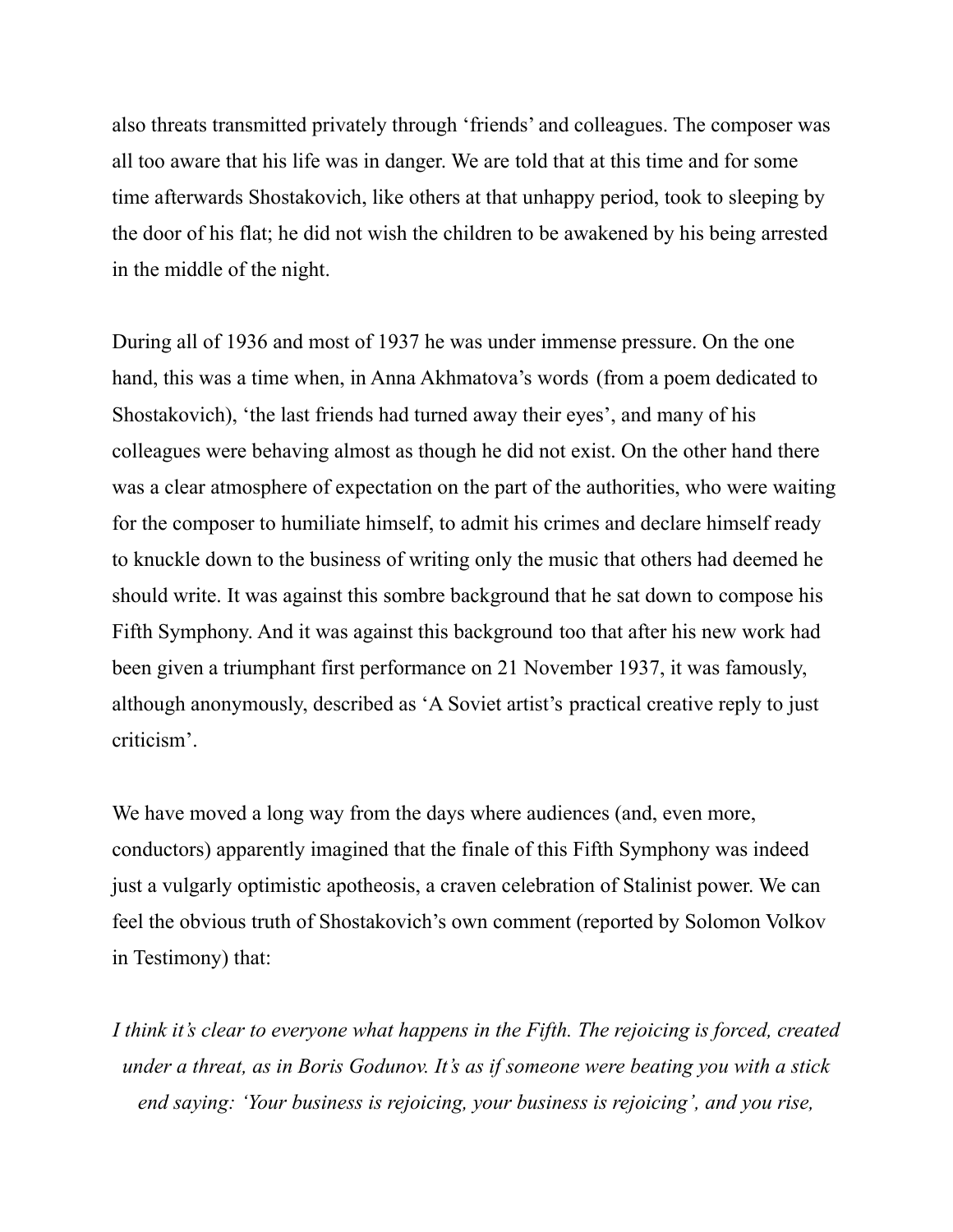## *shakily, and go off muttering, 'Our business is rejoicing, our business is rejoicing'. People who came to the premiere of the Fifth in the best of moods wept.*

We can also now see that there might well be some truth in the report that Shostakovich himself agreed to the subtitle 'A Soviet artist's practical creative reply to just criticism'. It would have been utterly characteristic of this supremely ironic man to have done so. The symphony is indeed his awe-inspiringly creative reply to criticism, as well as being the only reply that was practically possible for him. As for those adjectives 'Soviet' and 'just', their tawdry hollowness is now as audible as 5 the similar hollowness of the march in the symphony's finale.

To anyone who already knew Shostakovich's music and who heard this work at its first performance under Yevgeny Mravinsky in Leningrad in November 1937, it must have been clear even from the opening notes that here was an artist who had entered upon a new field of experience, a new way of listening and a new way of making other people listen. After the childlike brilliance of the First Symphony, the experimental uproar of The Nose and the Second and Third Symphonies, and the intoxicated inventiveness and melodrama of Lady Macbeth of the Mtsensk District (not to mention the Fourth Symphony, which as yet no one had heard), here was something different again; a symphonism overpowering in the precision and unity of its form and in the simultaneous concision and profusion of its detail, utterly original in its grasp of thematic identity and contrast as well as in its manipulation of extended development and long-term harmonic structure, while at the same time (and for the first time in this composer's work) engaging with the greatest of models in our musical culture: with Mahler (with his Sixth and Ninth Symphonies especially), and, through Mahler, with Beethoven.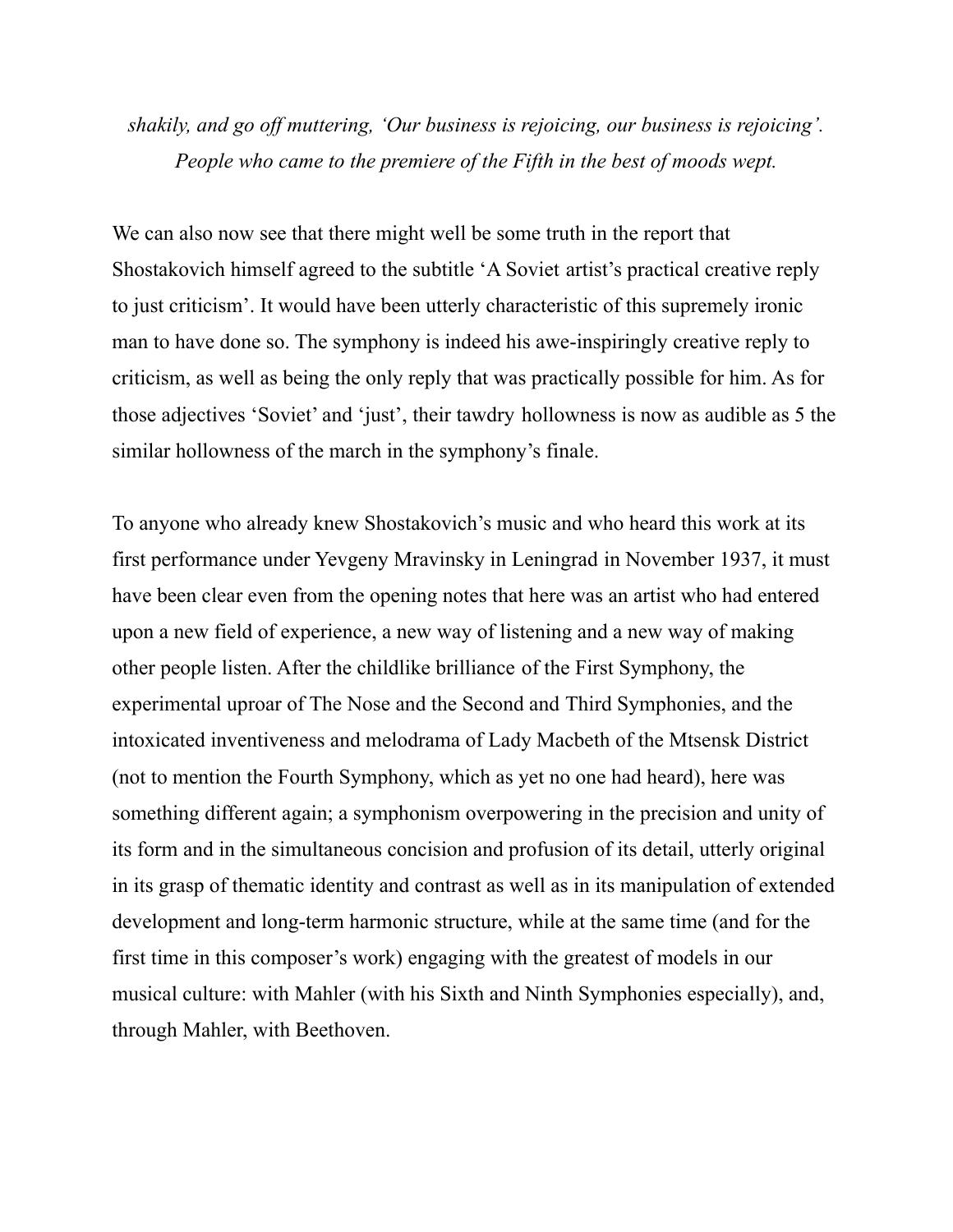The first movement begins with music that is both a slow introduction and the symphony's exposition ('exposing', incidentally, the material not only of the first movement, but, as it later turns out, of the other three as well). Quite near the very opening, just after the first four bars or so of jagged dotted rhythms, there begins a rocking accompaniment in the lower strings over which the first violins enter with the symphony's first quiet suggestion of a melody, a descent from A to D, but the fourth note of the phrase is not an E natural (which our ears would expect) but an unexpected E flat. One need not be a musical analyst to feel the power and logic of the way in which the composer takes the listener on a journey from the bitter-sweet experience of a single 6 'wrong' note to the bitter-sweet experience of a whole, complex, but profoundly organized, symphonic world.

In a classical symphony, a slow introduction would typically lead to the fast music of the first movement proper. And so it happens here, except that, as the composer has already introduced us to his main themes and ideas, the fast music, towards which the slow music gradually and subtly accelerates, turns out to be already the movement's development section. Such a direct physical play with our conventional expectations of the rhetoric of symphonic architecture was something that was subsequently to become typical of the mature Shostakovich.

Incidentally, one of the most carefully organized aspects of this symphony is the matter of the measurement of pulse. The composer took extraordinary care with his metronome specifications to indicate how the inexorable acceleration towards catastrophe is to be achieved in performance. Interestingly the scherzo, in A minor and marked 'Allegretto', sets off at  $J = 138$ , which is exactly the same as the speed of the climax of the first movement's development; in other words, the scherzo is taking off from the point where that development had left off. And although the quite new character of the second movement (with its almost startling likeness to a Mahlerian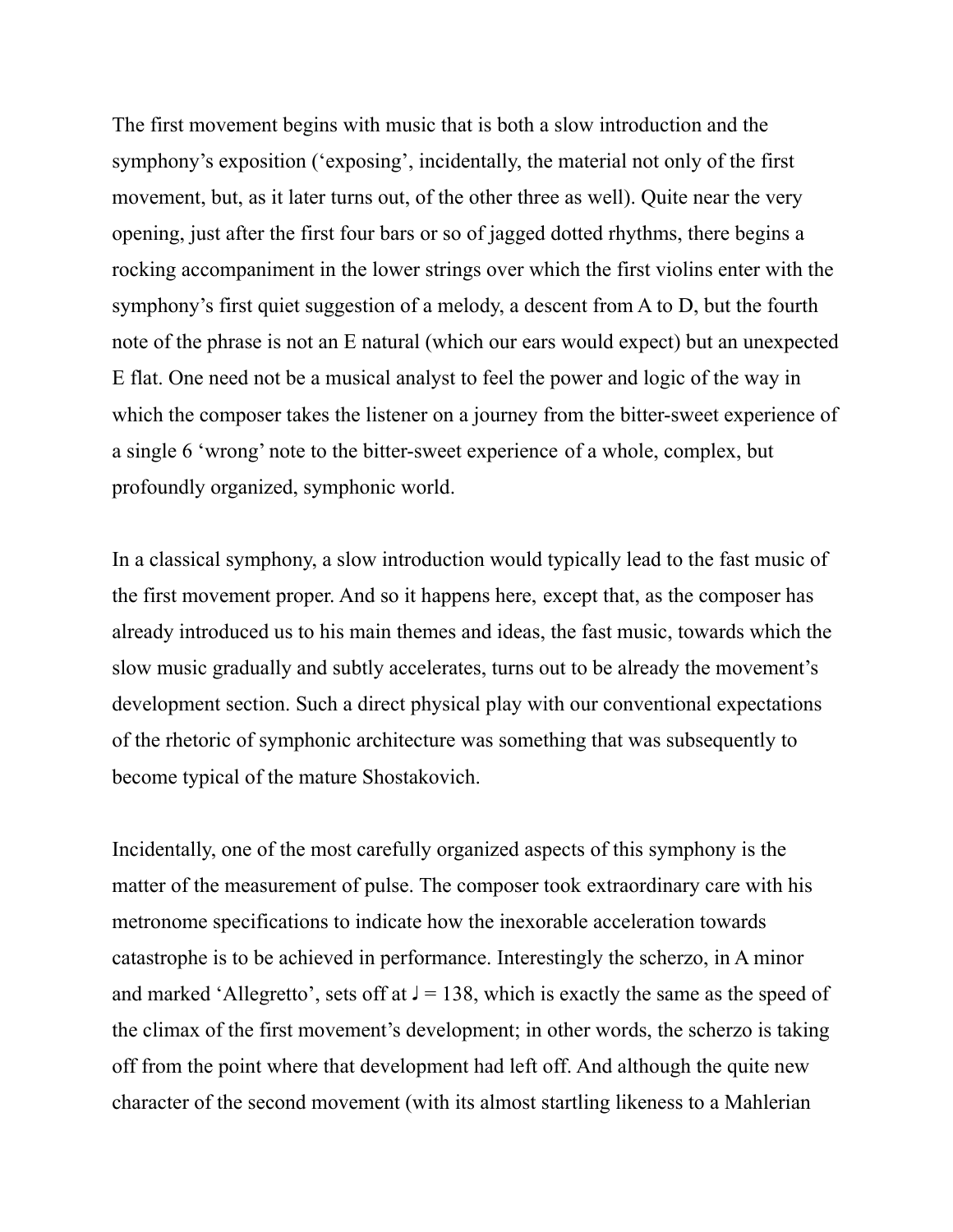Ländler) might seem a long way from the world of the first movement, as Shostakovich begins to twist and turn his delirious fragments of triple-time dance music, they begin to yield up echoes and memories of the earlier music.

For the slow movement in F sharp minor, Shostakovich takes the unusual step of dividing all the violins into three equal parts, as well as dividing the violas and cellos each into two parts. The resulting eight-part string texture (including the double basses) is what gives the string writing of this 'Largo' its peculiar feeling of mass and sonority. Like the thematic material of the scherzo, the material of this movement, although it grows into 7 a sonata structure of a kind, also holds our attention by suggesting a network of affinities and connections with the themes of the first movement. In particular the descending fi ve-note phrase with its bittersweet E fl at from near the beginning of the whole work reappears here, changing itself into a whole variety of new guises.

The last movement begins with that famous march 'as though someone were beating you with a stick and saying: "Your business is rejoicing, your business is rejoicing".' As in the first movement, Shostakovich takes tremendous care to construct a precise and calculated acceleration through his metronome indications. It is at the height of acceleration that the character of this music suddenly changes. On paper at this moment there is a further acceleration, but the real effect of the music is, if not actually slower, at any rate something akin to that of a translation into another dimension of time. All around us, the atmosphere is suddenly gentle, spacious and lilting; the horror and the bombast has ebbed away. And the high strings are heard rocking backwards and forwards on two notes.

This rocking figure, a gentle oscillation on two notes, is an idea that recurs again and again in Shostakovich's work, and is usually a reference to one of the most famous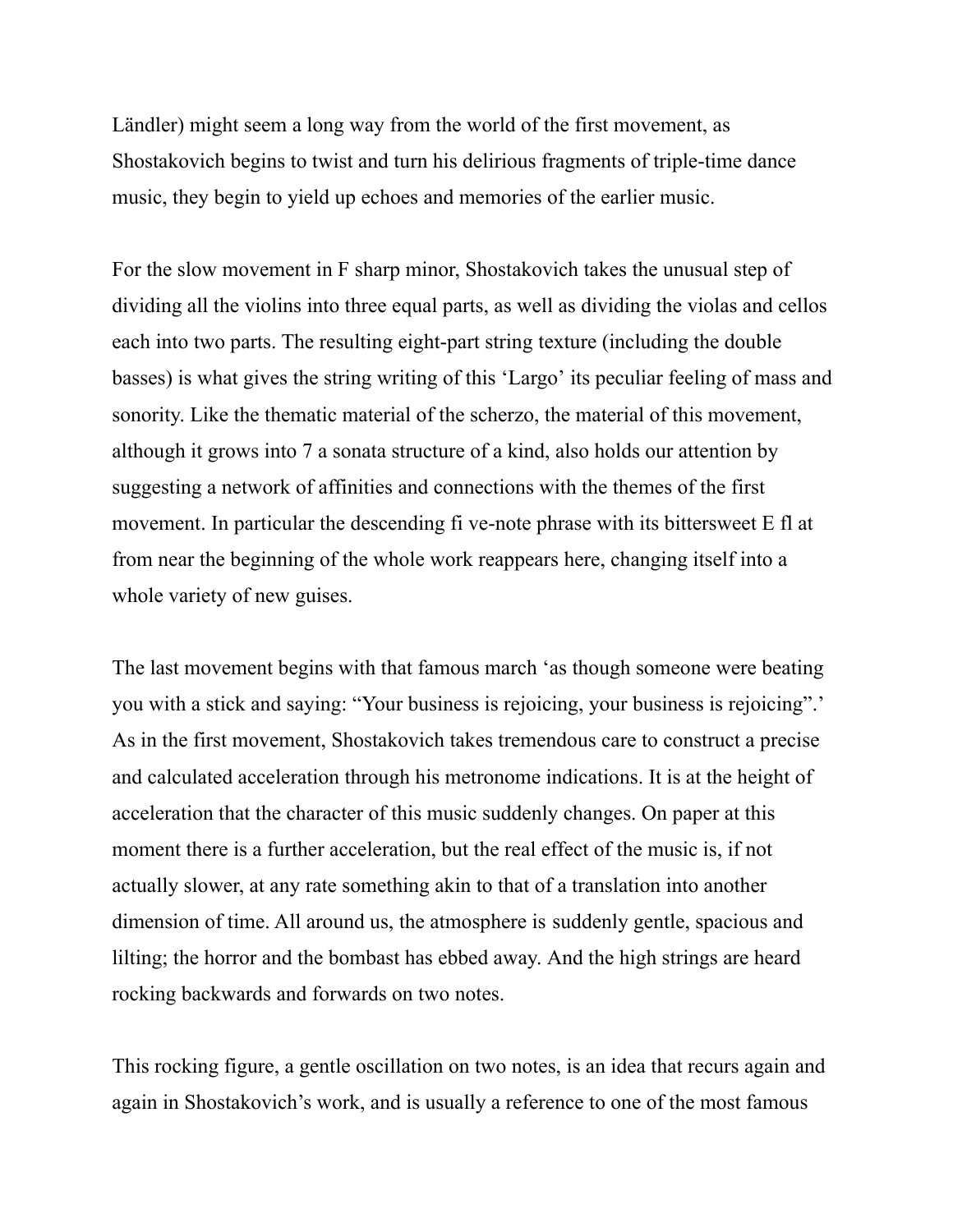moments in Russian music, a moment from one of Shostakovich's favourite works, Mussorgsky's Boris Godunov. The moment in the opera from which the figure comes is the opening of the monastery scene, where the curtain rises to reveal the chronicler-monk Pimen writing at his desk. The rocking seems to suggest the old man's hand moving across the parchment page. Pimen tells us (and here Mussorgsky sets almost exactly Pushkin's words) that his task is almost done; that in his chronicle he has set out all that has happened in his age so that future generations may read the truth of the crimes of tyrants and the sufferings of the ordinary people. Pimen regards his work as not merely history, but a vessel of judgment.

This characteristically Russian view 8 of the political and moral responsibilities of someone who writes things down, was probably first enunciated by Pushkin here in this very scene. Amongst Russian musicians and music-lovers it has become almost commonplace to describe Shostakovich's works as not merely music, but part of a continuous moral chronicle. We know from the accounts of his friends that Shostakovich himself came to see his work in this light. So the reference to Pimen in his cell can be seen as a signal that the composer is about to tell us something.

In fact, what Shostakovich tells us is two things. Firstly he begins quietly and inexorably to draw into the foreground of our attention memories of ideas from the symphony's first movement. In the second place, he begins to make comparisons between those memories and other curiously similar memories of musical images from that little Pushkin song, Rebirth, which he had written only a few months before, and whose text is quoted at the head of this note.

When the Fifth Symphony was first performed, no one had yet heard the Pushkin song. Therefore, either the composer intended his references to the song as an entirely private message to himself, or he intended them, like Pimen's chronicle, to become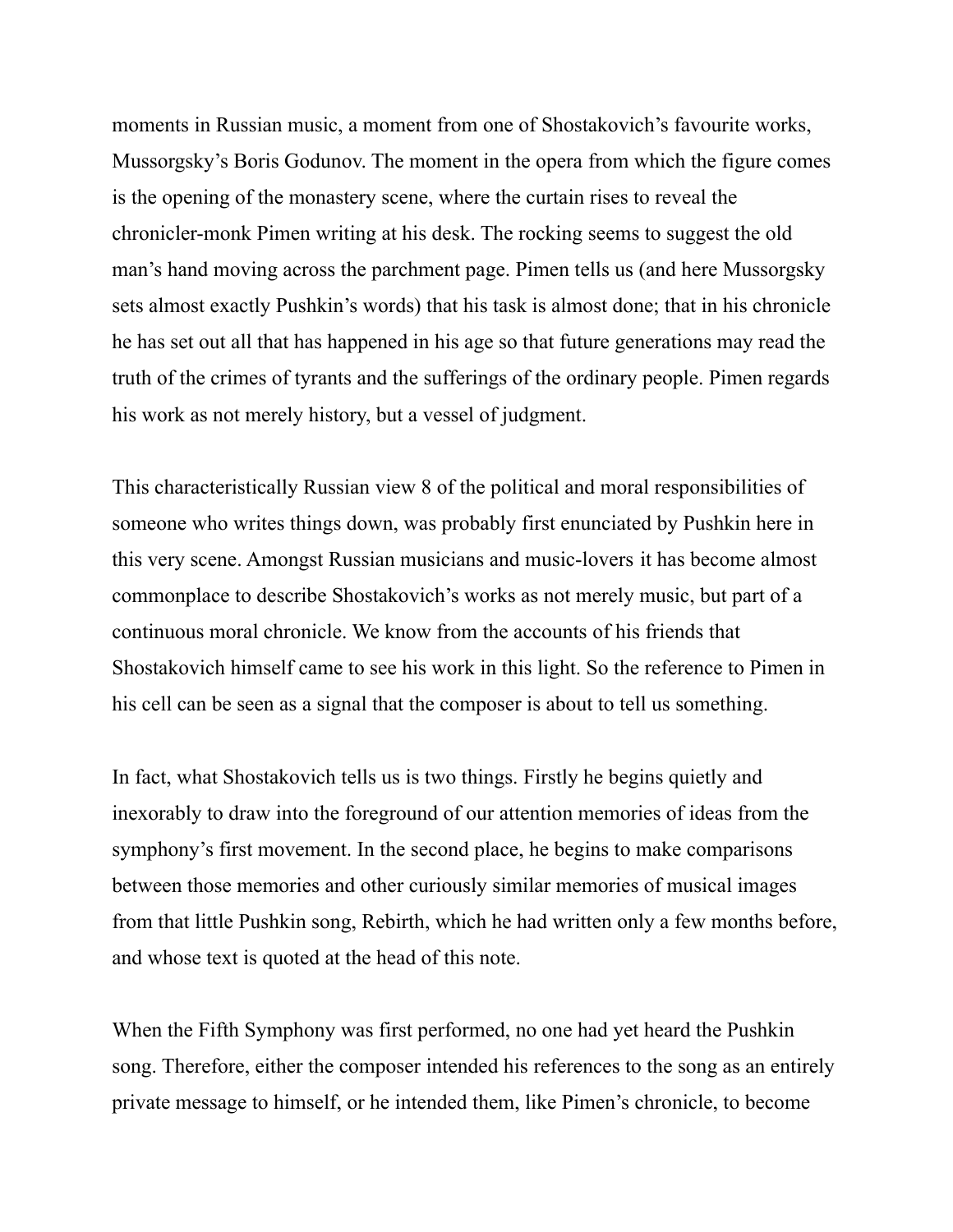clear only later, to later generations. In either event, what is evident is that beneath the central section of this finale there is an implied text. The first fragmentary references are to the second of the song's three verses. This is the verse which tells how, with the passing of time, the crude daubings of the barbarian will dry and flake off like old scales. The beauty of the original painting, which had been obliterated by the barbarian, will become visible once more.

Gradually these sketchy references to the song's second verse transform themselves into the clearer features of the third verse, 'Thus the delusions fall away | From my worn-out soul', until finally, at the point just before the return of the brutal march from the beginning of the movement, the strings spread out into 9 a radiant chord of B flat major over which the harp can be heard playing almost the very music that, in the song, the piano plays to accompany the words, 'And there spring up within it | Visions of original, pure days'.

So what did the composer do with the song's first verse, with its description of the artist-barbarian crudely daubing over the painting of a genius? The opening notes of the song, setting the words 'An artist-barbarian', are in fact exactly the same as the opening notes of this finale, the main theme of the march that begins and ends it. In other words, this march is the march of the artist-barbarian himself. It takes no great imagination to realize who, in Shostakovich's mind, that great barbarian was, daubing crudely over the creations of others and obliterating the beauty in his path. If this music is played as it should be, following the composer's precise and detailed instructions, then indeed its meaning will be clear: the march will seem like a gross and hideous act of obliteration. We do not have to know the words of Pushkin's poem to be moved by the weight of the catastrophe. It will seem almost incredible that anyone could ever have been musically insensitive enough to have supposed that this music suggested the smallest capitulation to the demands of a tyrant.